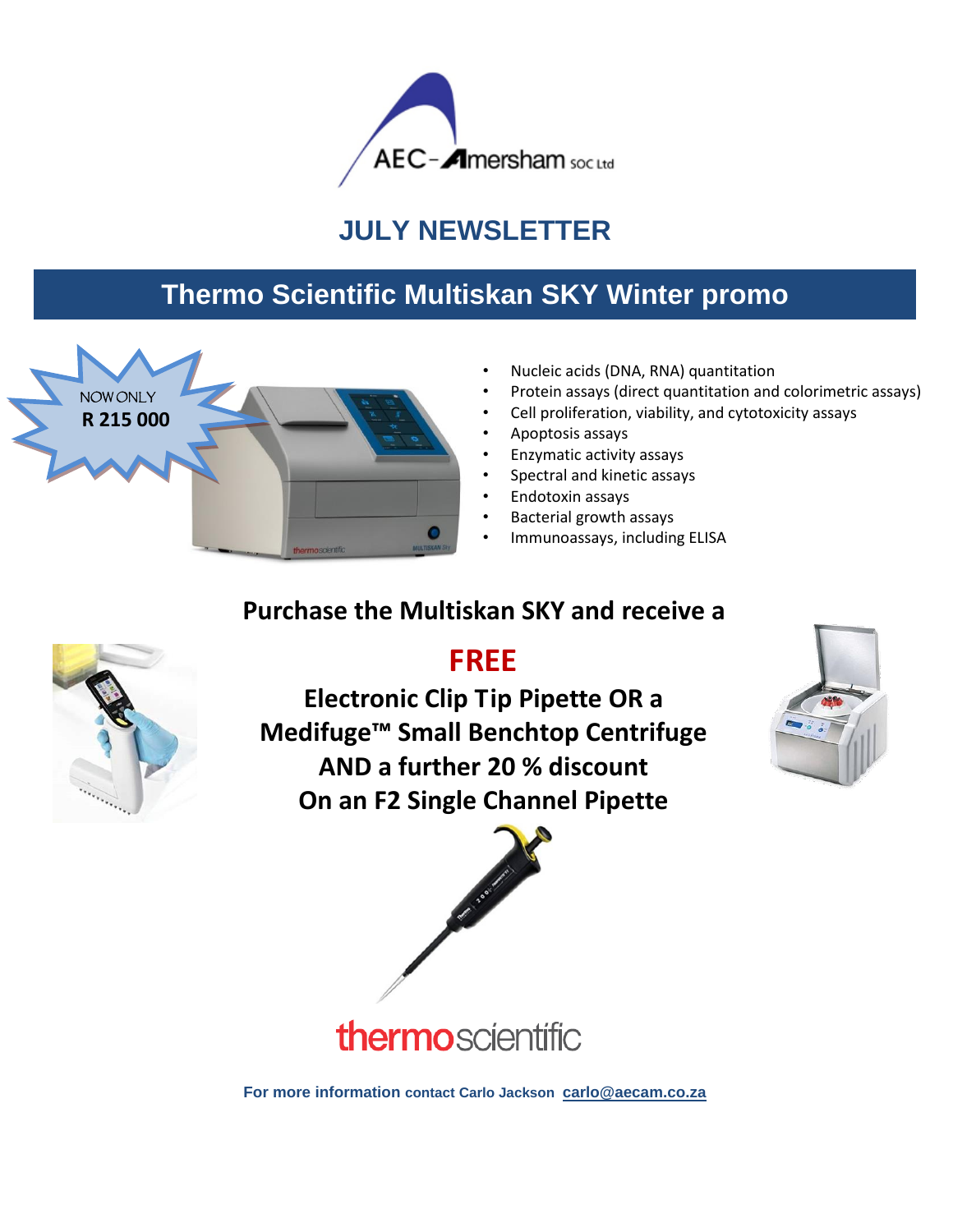#### **FISHER SCIENTIFIC**

#### From Concept to Production

Our objective is to help you free up time to focus on your research and production.

We commit to delivering innovative product and service solutions

helping you deliver Innovation and ensure quality.

Our portfolio is optimised to help you achieve your mission; innovative products that enable you to develop the solutions your customers demand. A depth of portfolio that will ensure your mission to provide quality

products is achieved.



**For more information For more information contact Sekgaila Mothiba [sekgaila@aecam.co.za](mailto:sekgaila@aecam.co.za)**

#### **Follow us Facebook and tell a friend**